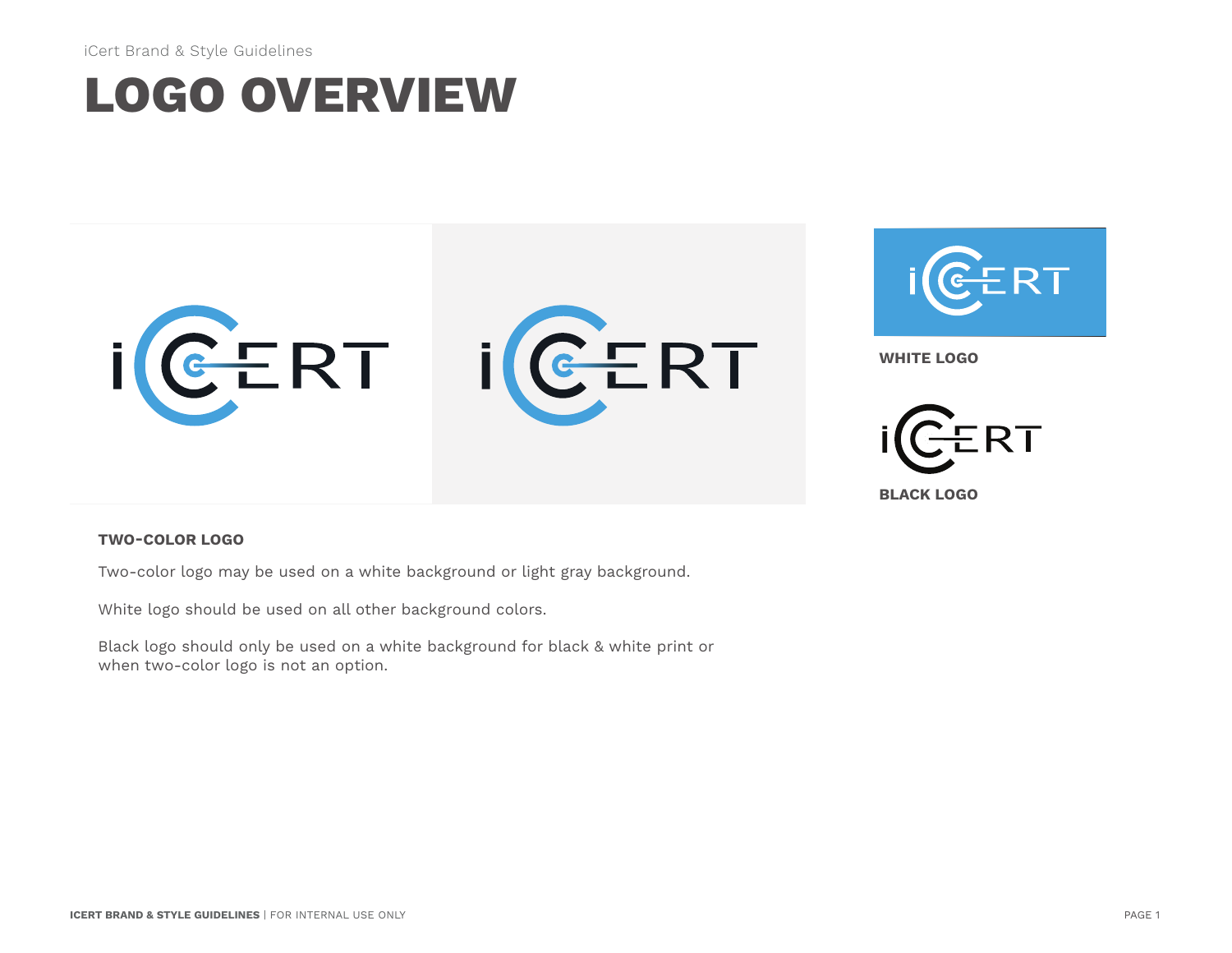## **LOGO SIZING & SPACING**









### **MINIMUM CLEAR SPACE**

Maintain at least 0.5 inches (30 or more pixels) of space around the top, bottom, left and right of the logos.

### **MINIMUM LOGO SIZE**

As the logo is reduced in size, it is important to make sure it stays legible and recognizable. The logo should not be smaller than 0.85 inches in width.

When resizing the logo, maintain the current aspect ratio (ratio of width to height).

It is best to resize the vector (EPS) versions of the logos, rather than the flat (png) versions of the logos.

#### **IMPROPER USAGE**

Do not stretch or distort the logo.

Do not change the typeface.

Do not rearrange the layout.

Do not add content to the logos.

Do not manipulate the logos with colors, effects, reflections or other additions.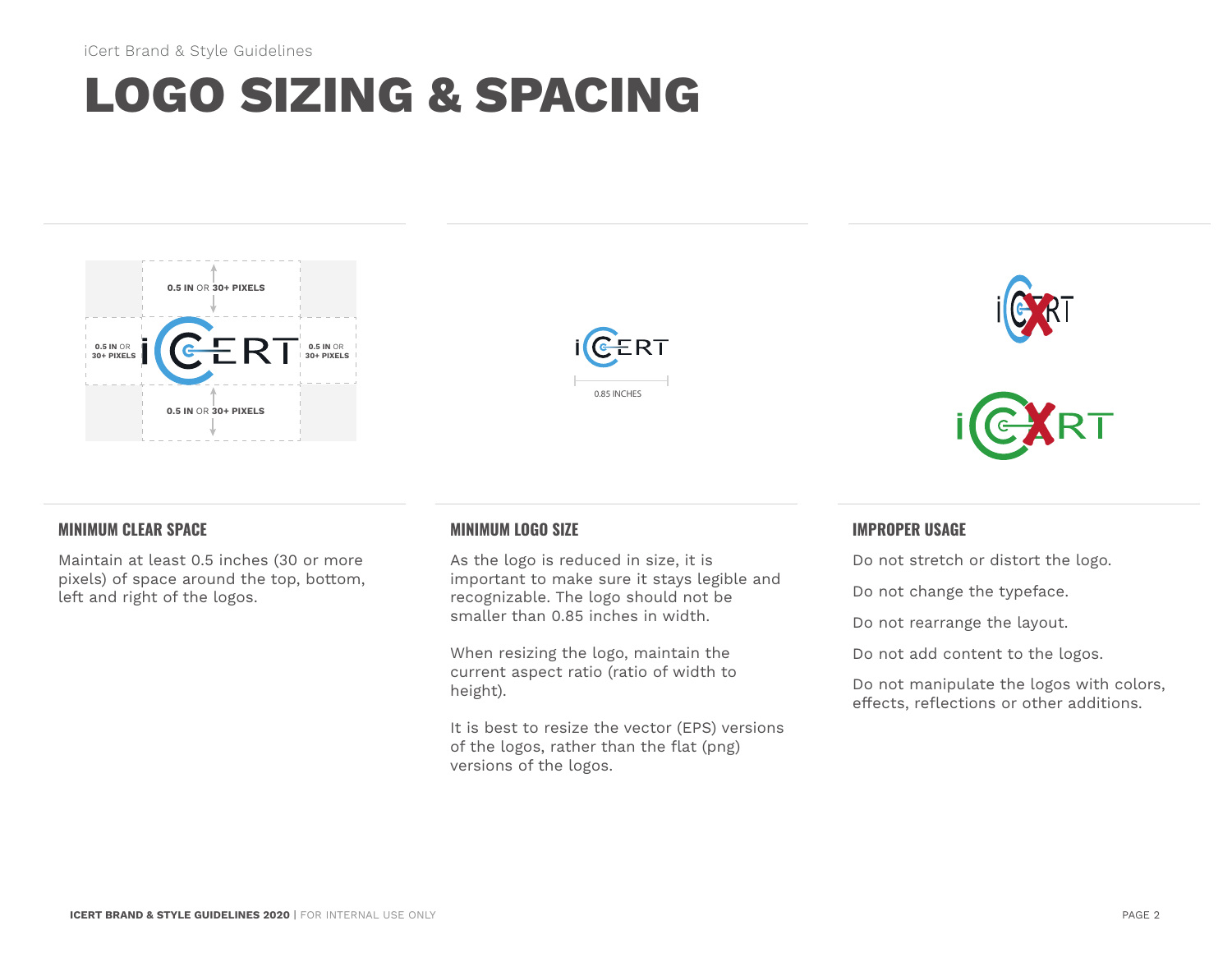iCert Brand & StyleGuidelines

### **TAGLINE LOCKUP AND POSITIONING**

### **STACKED, LOGO ON THE BOTTOM**

Two lines, Oswald Bold, sentence case; logo centered underneath; distance between tagline and logo should match height of logo



## ERT



**LOGO HEIGHT**

#### **STACKED, LOGO ON THE TOP**

Two lines, Oswald Bold, title case; logo centered above.



**Together.™ Empower Public Safety,**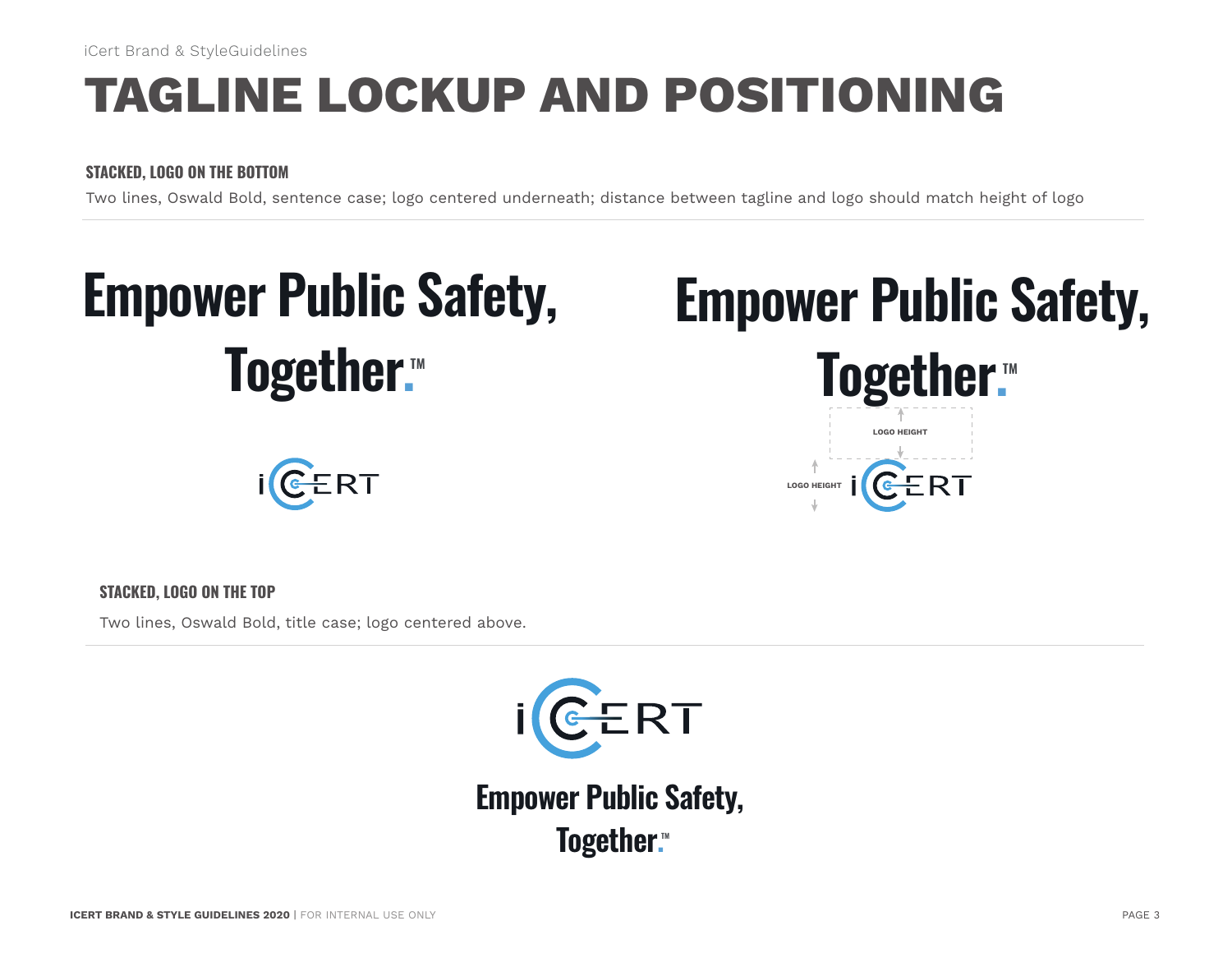### **COLOR PALETTE**

#### **PRIMARY PALETTE**

Corporate brand colors are used across all verticals in print and digital for B2B.



### **SECONDARY PALETTE**

Additional colors are used in gradients, graphics and icons for print and digital.